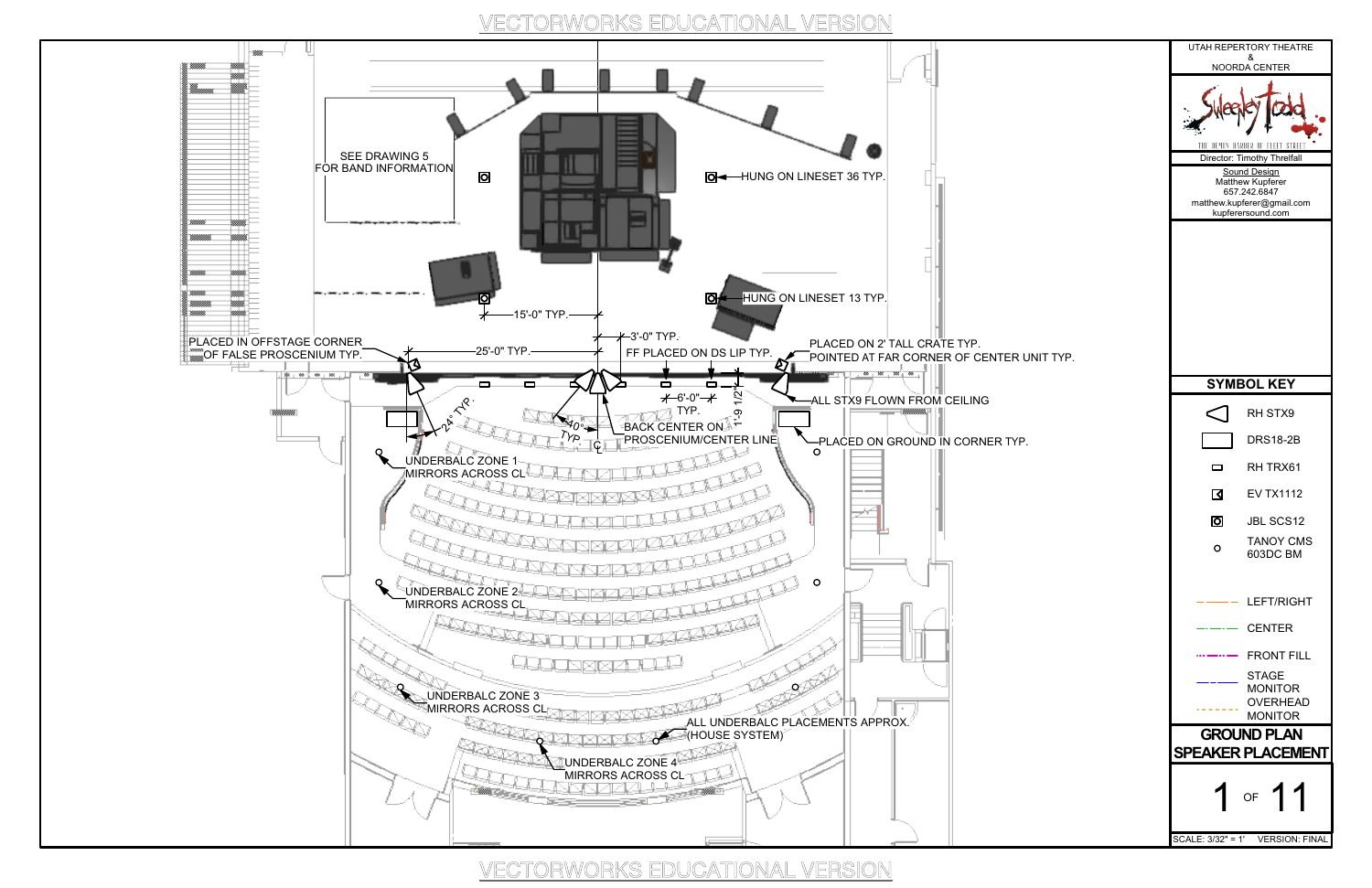

VECTORWORKS EDUCATIONAL VERSION

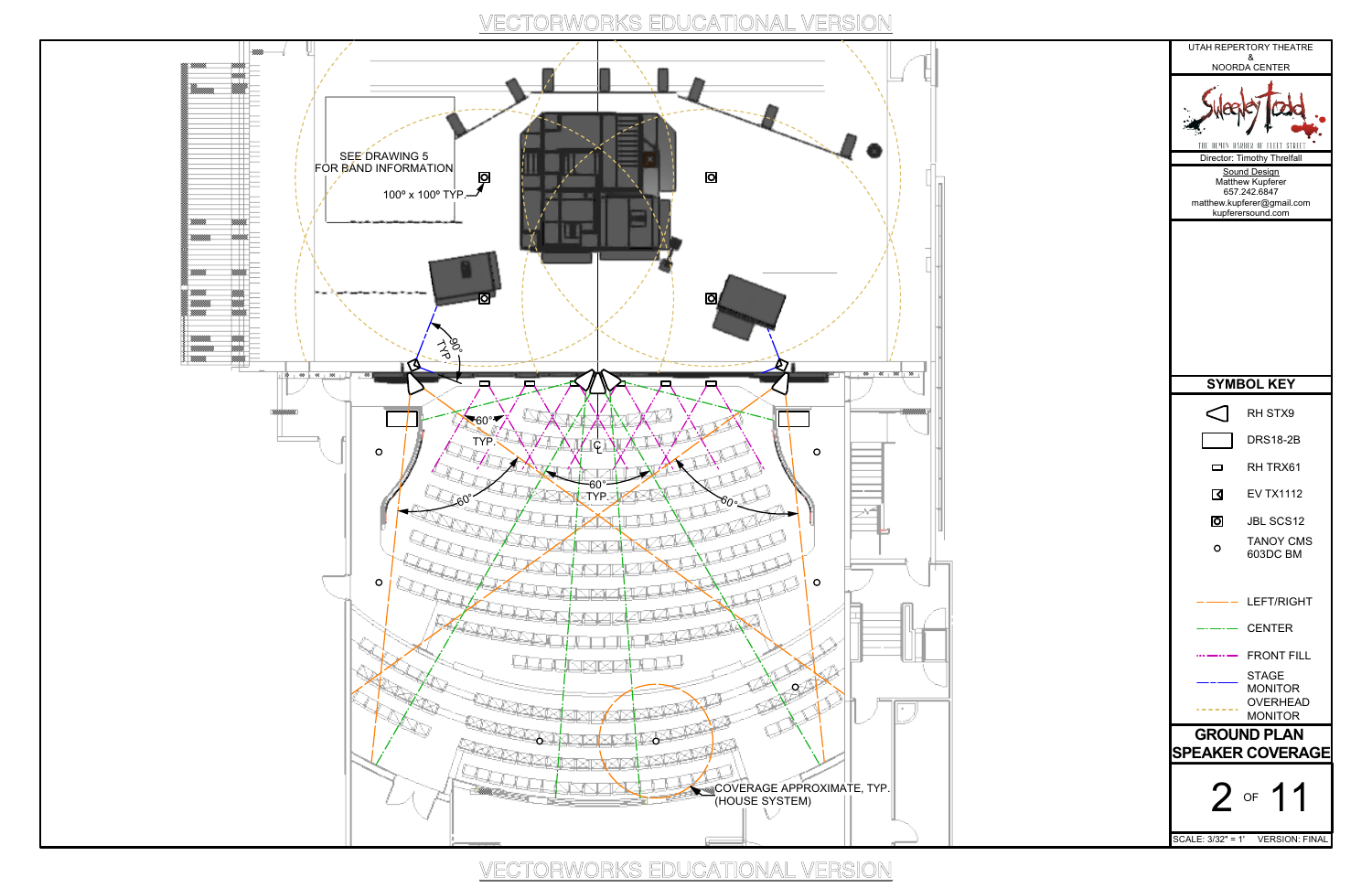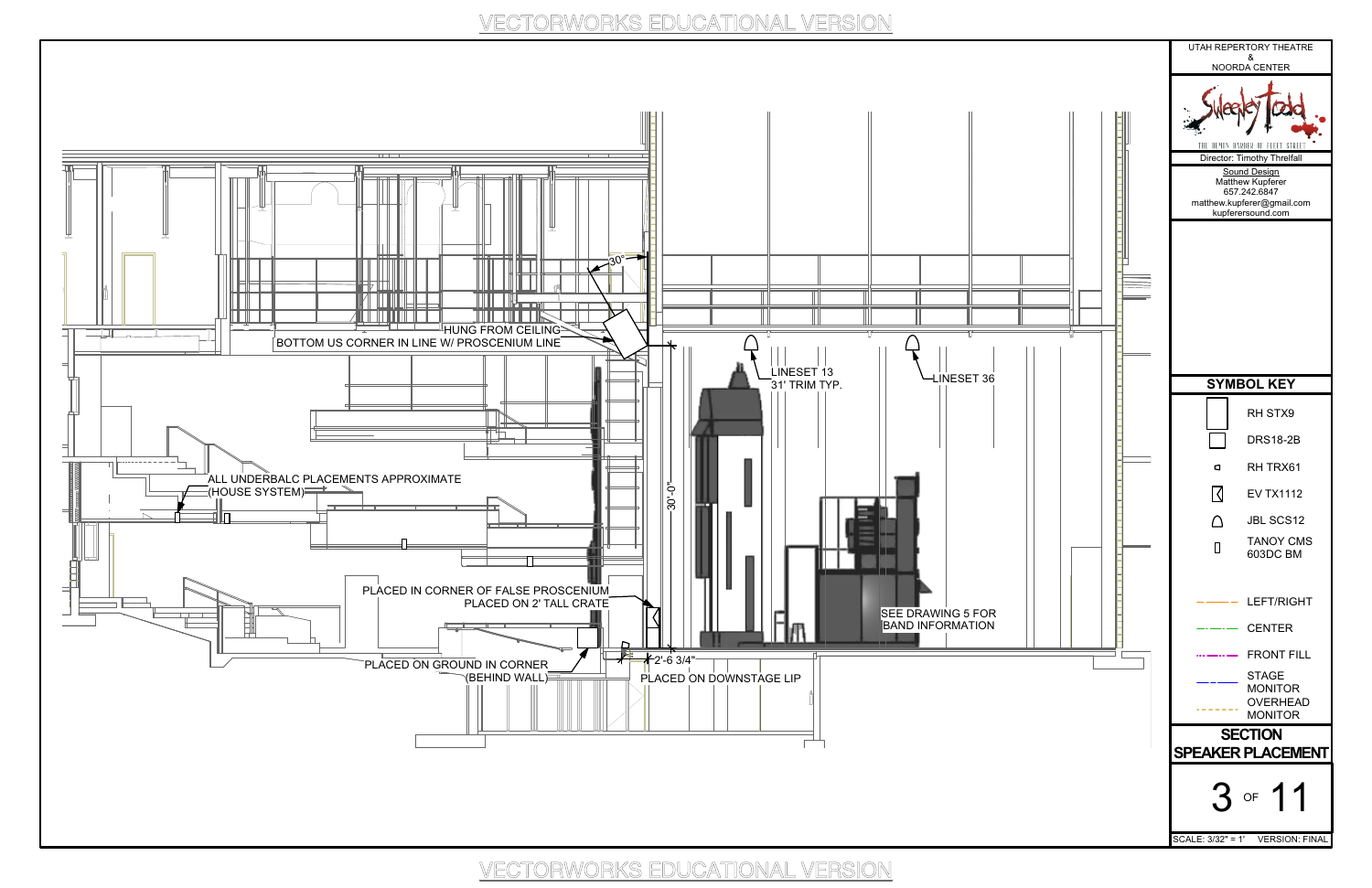

H 11 -Ħ  $\Box$ 1 || || ILILLE **THE LEADER** كالكالى بالاتالات الاتا  $\| \|$  $\triangle$  $\triangle$ 100° 100° ኢ Гþ  $\overline{\phantom{0}}$ 90° TYP. SUBS OMNIDIRECTIONAL  $\overline{1}$ 50°  $\frac{150^{\circ}}{150^{\circ}}$ 근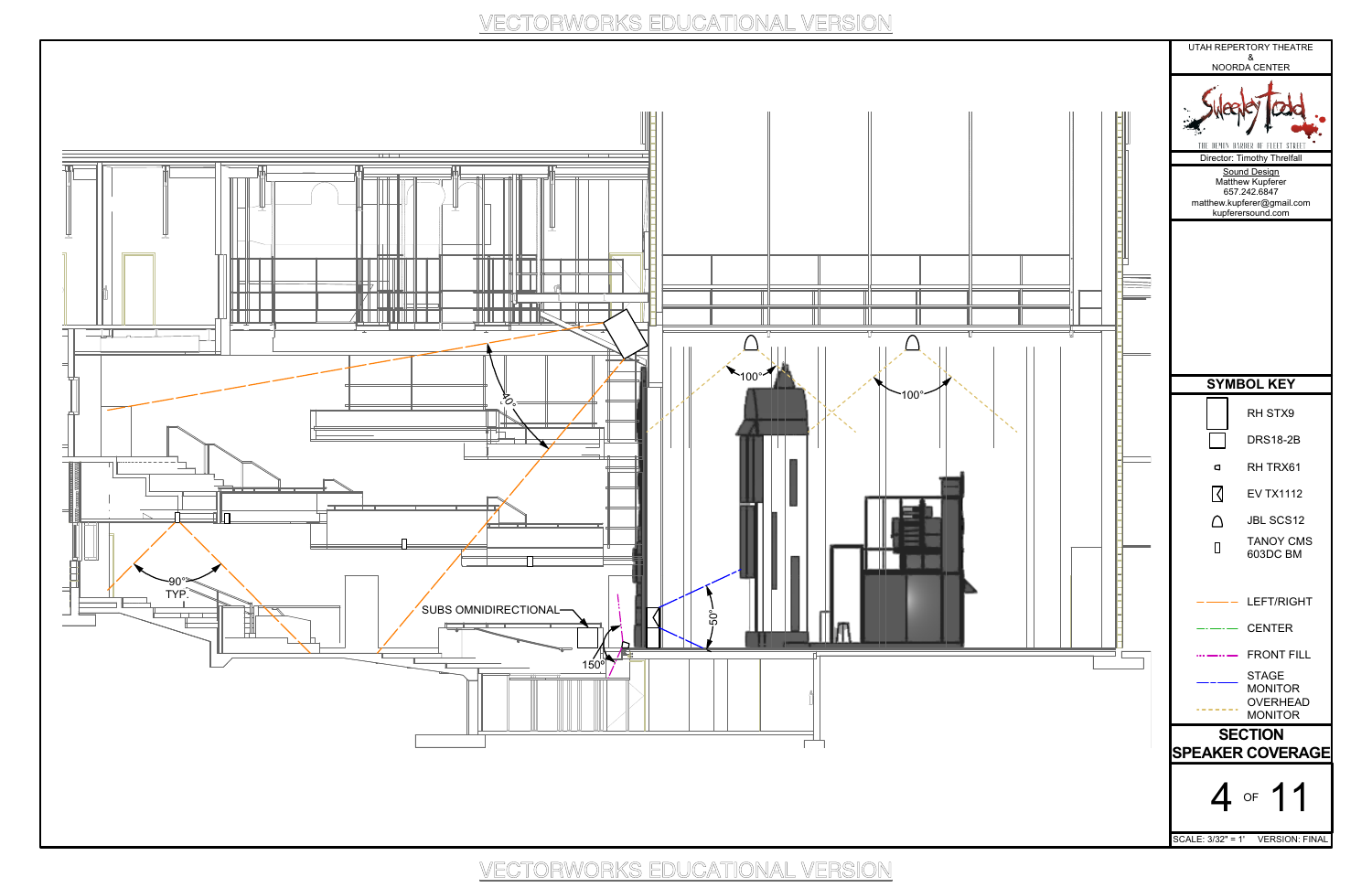

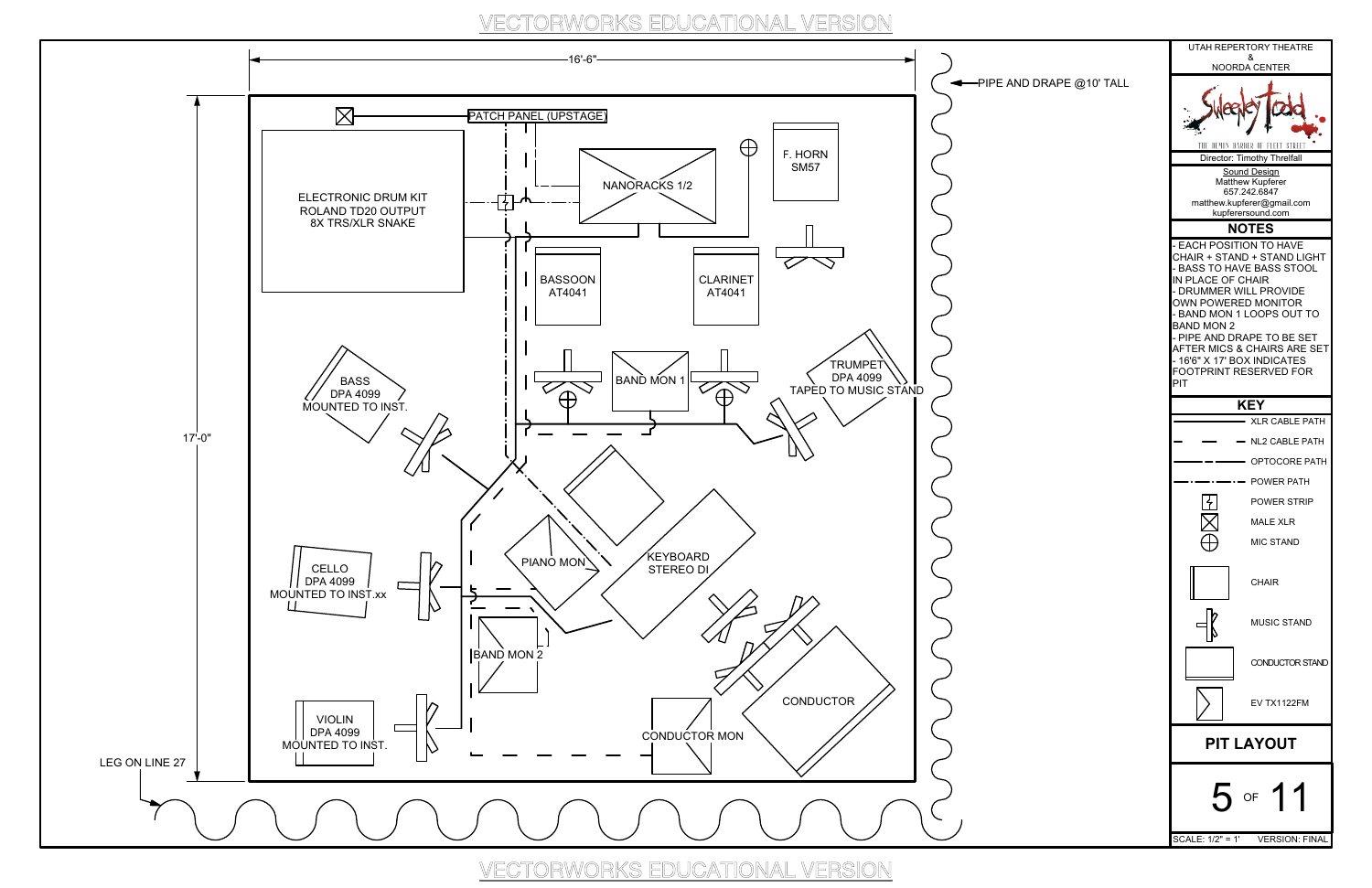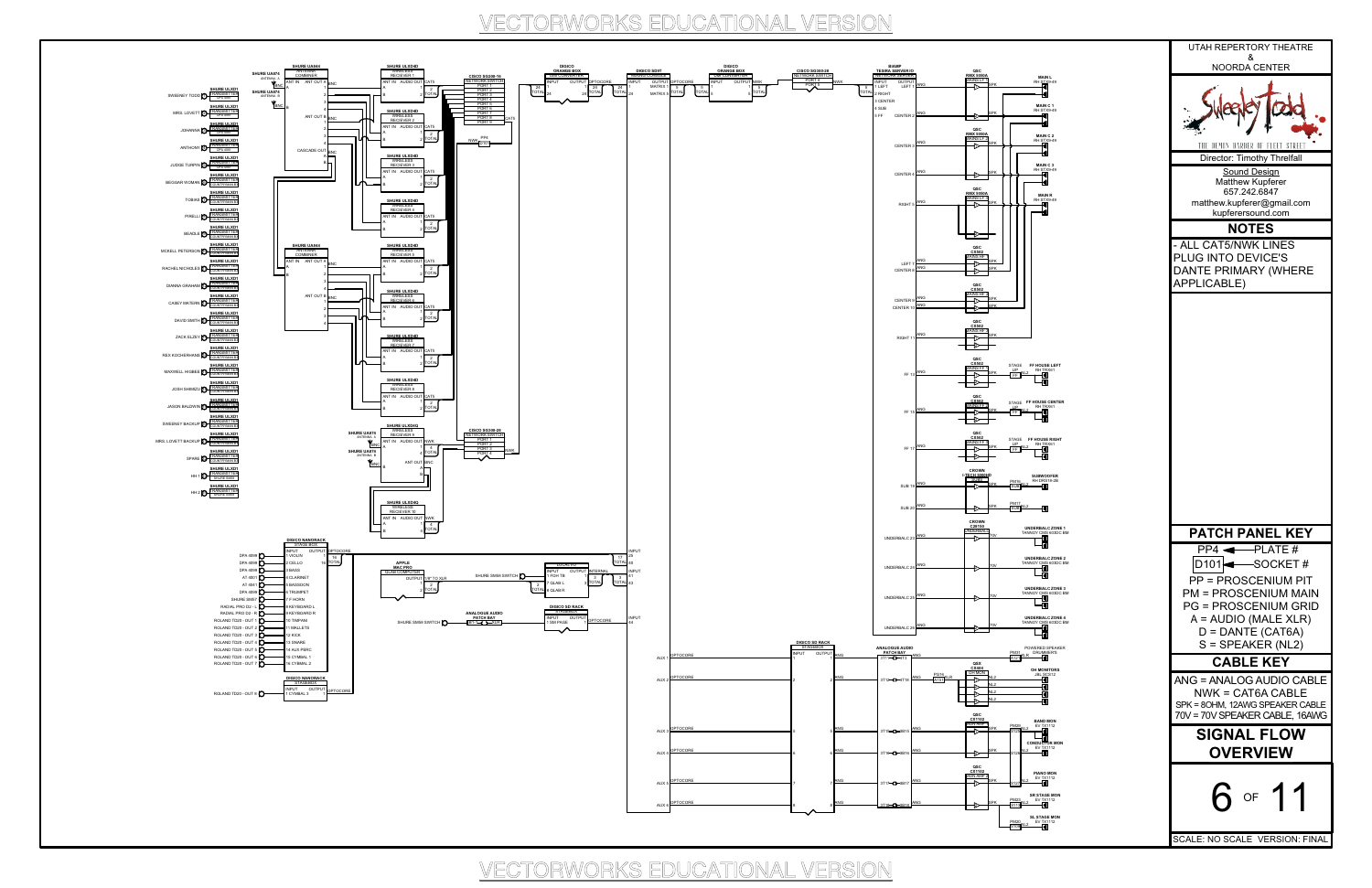

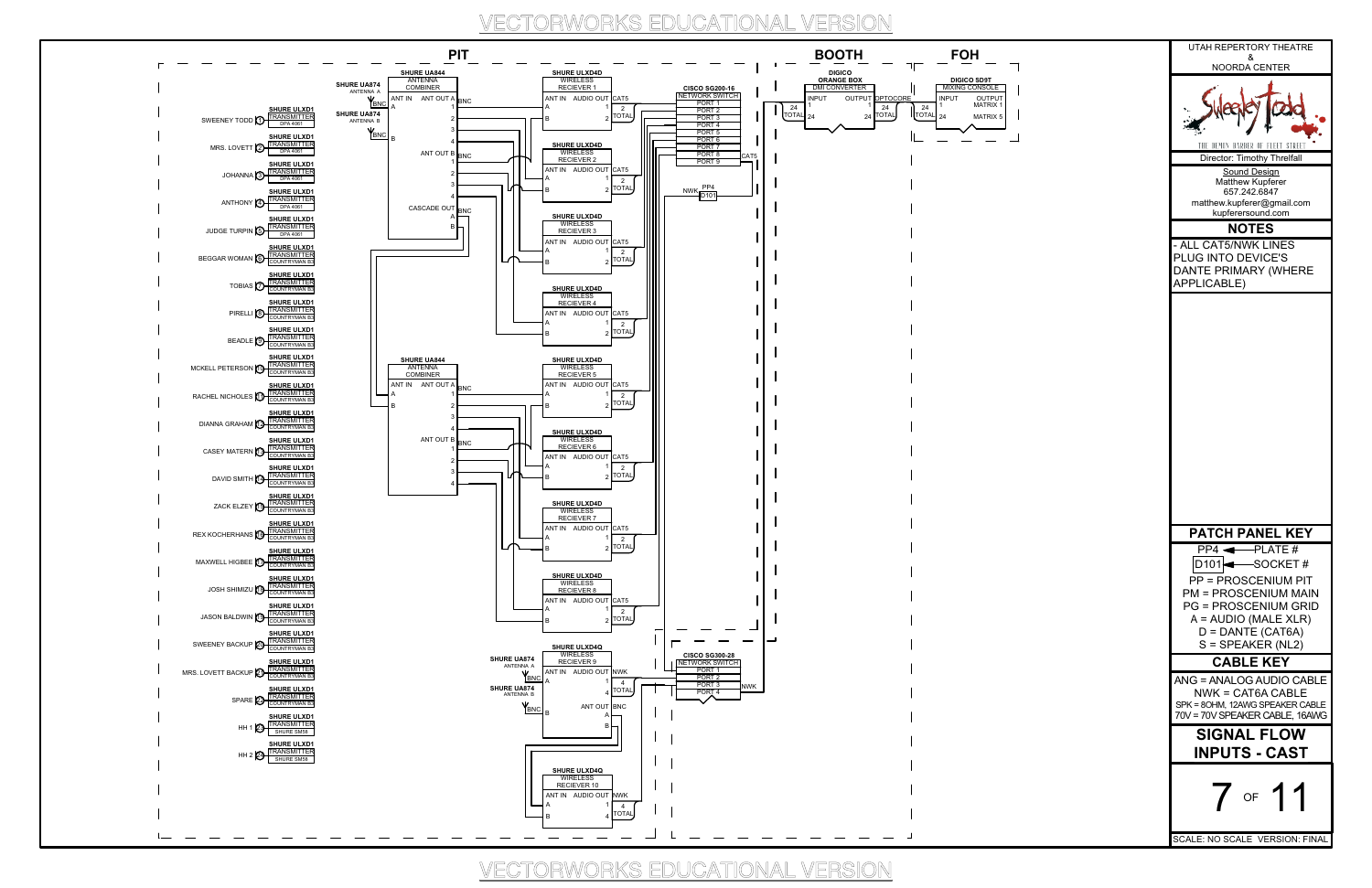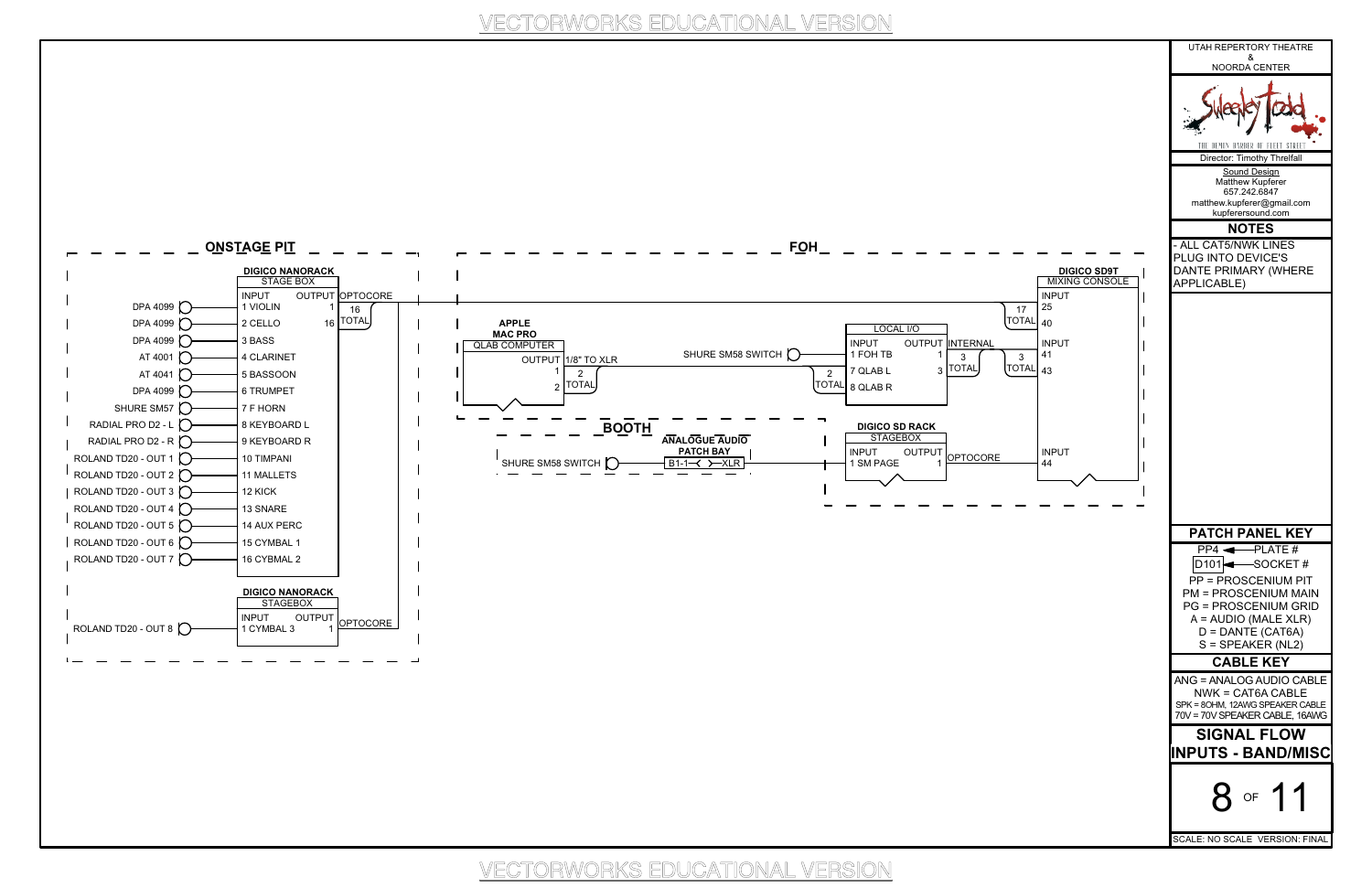

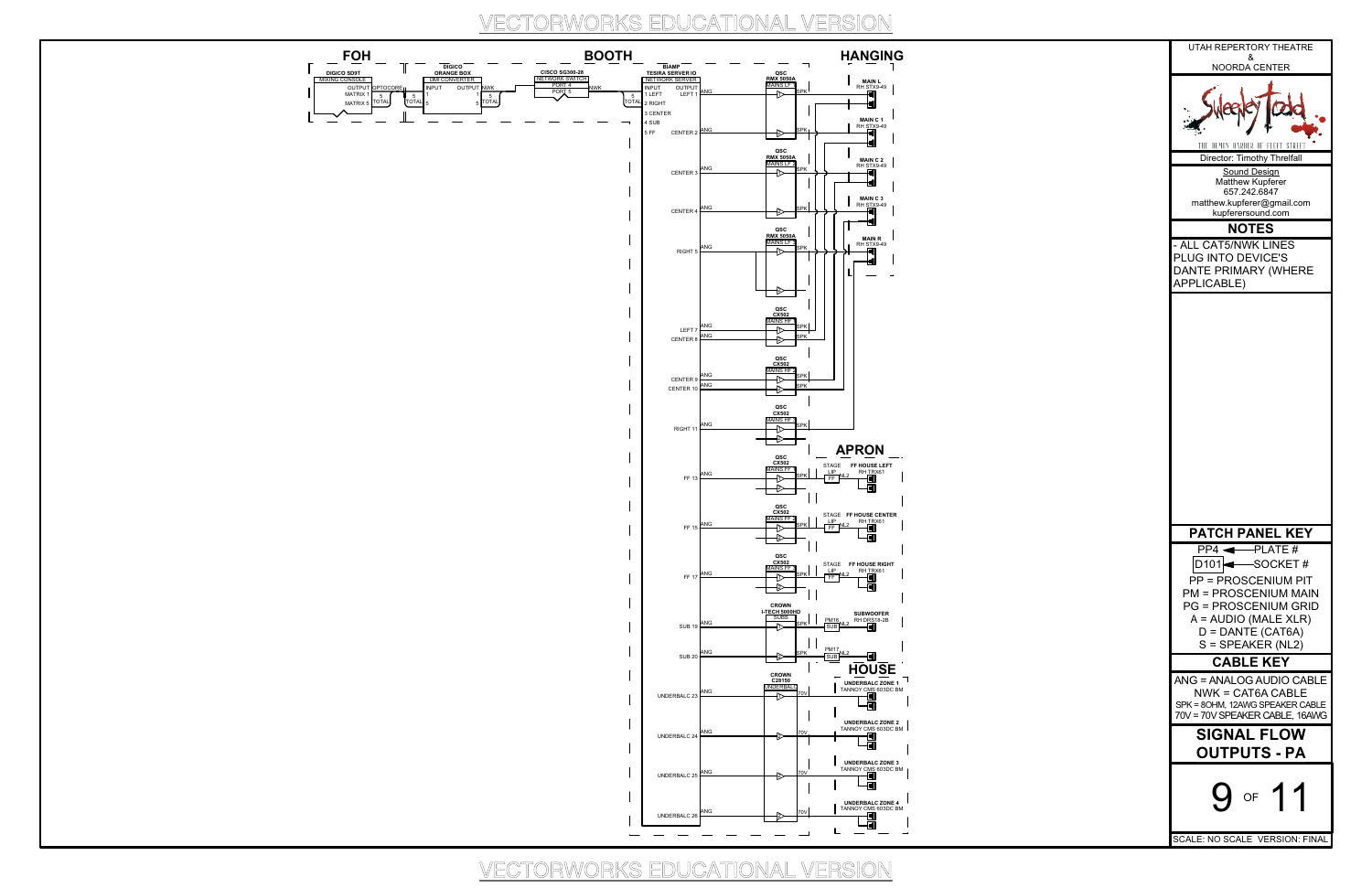